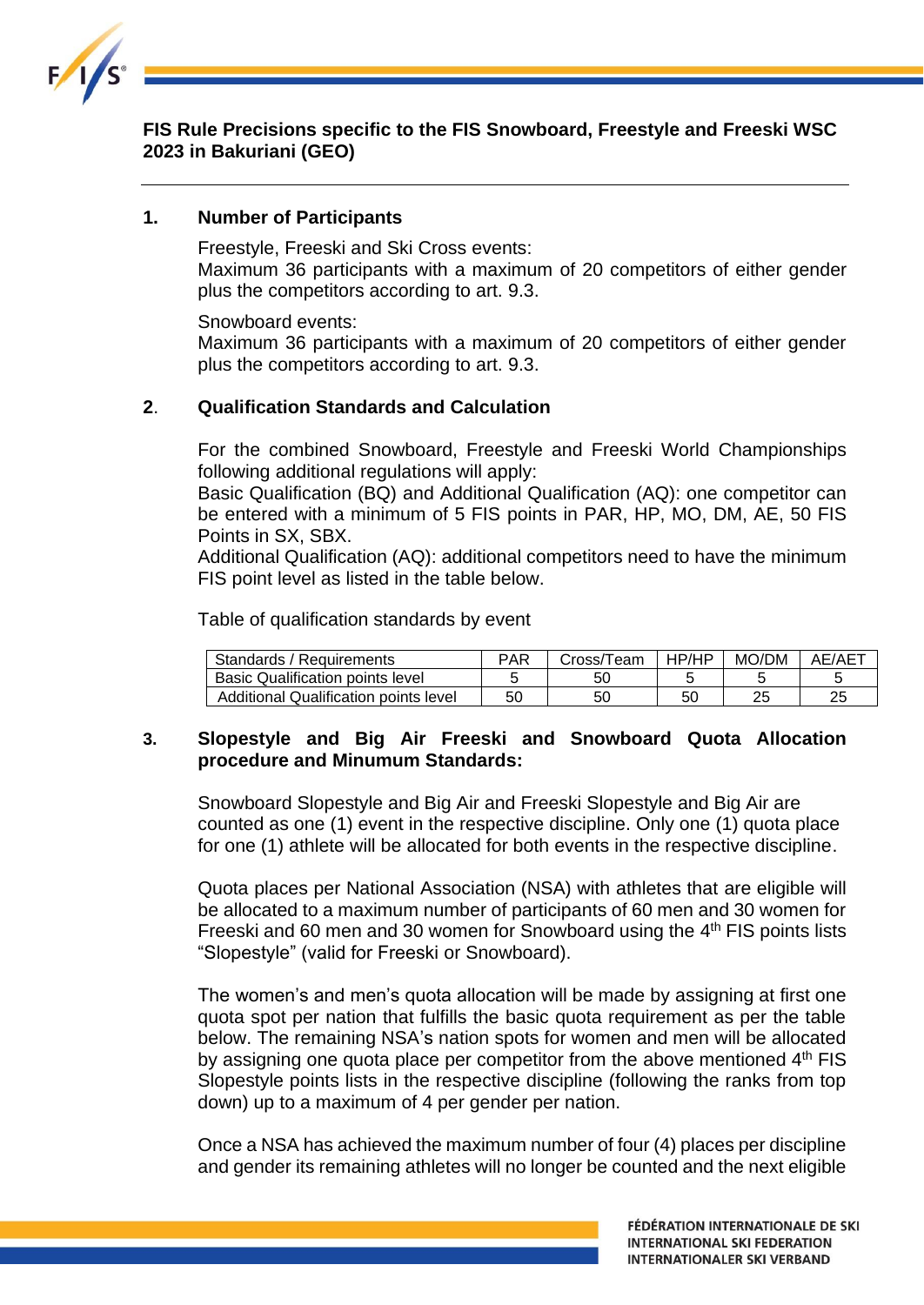NSA on the 4<sup>th</sup> FIS Slopestyle points Lists in the respective discipline will be allocated a quota spot.

If there is a tie for the final allocated quota place(s) on either the men's or women's FIS Slopestyle points Lists in the respective discipline, the athlete with the highest position between the tied athlete on the respective discipline 4<sup>th</sup> FIS points list published will be ranked ahead. If the athletes are still tied with points and rank, then the tie will be broken through the previous most recent FIS points lists in the respective discipline to determine the better ranked athlete.

Once the 4th FIS points lists are issued nations are required to confirm or dismiss their allocated quota spots within 30 days from when the  $4<sup>th</sup>$  lists are issued. Based upon the confirmations and dismissals of the 60 men and 30 women's nations quotas spots will be confirmed by FIS.

Quota places dismissed by the NSA at any given point until latest 10 days prior to the 1st competition day will be reallocated to the next eligible NSA on the ranking list as described above. If an NSA does not dismiss a quota place but thereafter does not enter or participate with an athlete at the Championships, the NSA will be sanctioned on site.

In case an NSA is allocated quotas in the individual events that total more than the maximum of 36 athletes, the NSA may only select a maximum of 36 (maximum 20 per gender) athletes across the Snowboard events and 36 (maximum 20 per gender) in the Freestyle / Freeski / Ski Cross events.

| Standards/<br>Requirements              | Freeski<br>Women | Freeski<br>Men | Snowboard<br>Women | Snowboard<br>Men |
|-----------------------------------------|------------------|----------------|--------------------|------------------|
|                                         |                  |                |                    |                  |
| <b>Basic Qualification points level</b> | 50               | 50             | 80                 | 80               |
| Additional Qualification points         | 50               | 50             | 80                 | 80               |